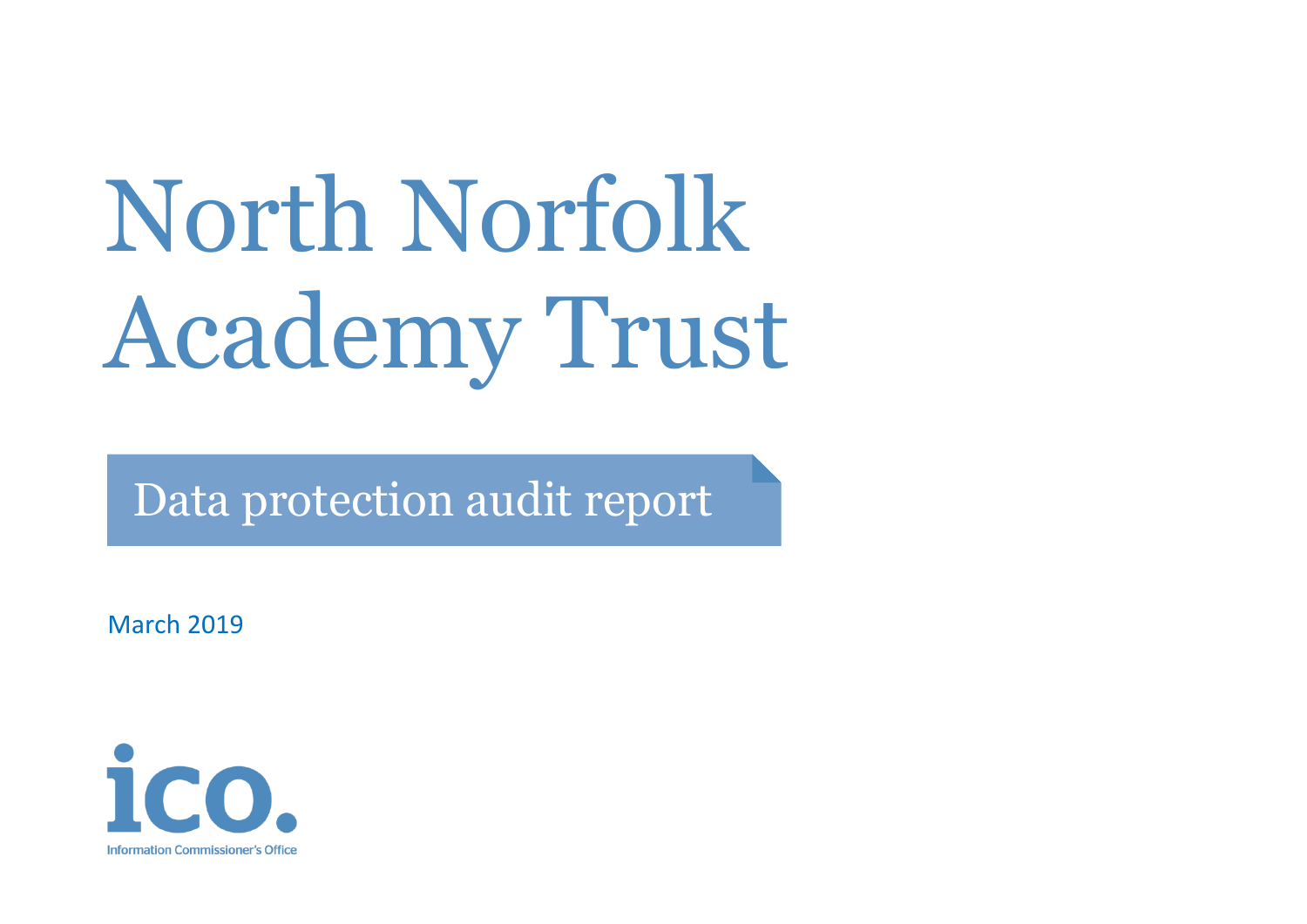## Executive summary



#### Audit Methodology

The Information Commissioner is responsible for enforcing and promoting compliance with the General Data Protection Regulation (GDPR), the Data Protection Act 2018 (DPA18) and other data protection legislation. Section 146 of the DPA18 provides the Information Commissioner's Office (ICO) with the power to conduct compulsory audits through the issue of assessment notices. Section 129 of the DPA18 allows the ICO to carry out consensual audits. The ICO sees auditing as a constructive process with real benefits for controllers and so aims to establish a participative approach.

North Norfolk Academy Trust (NNAT) agreed to a consensual audit by the ICO of its processing of personal data. An introductory meeting was held 21 September 2018 with representatives of NNAT to discuss the scope of the audit.

Telephone interviews were conducted on 14 December 2018, 17 December 2018 and 10 January 2019 prior to the onsite visit. The audit fieldwork was undertaken in the County of Norfolk at Stalham High School, Sheringham High School, Gresham Village School and Antigham and Southrepps Primary School between 15 January 2019 and 16 January 2019.

The purpose of the audit is to provide the Information Commissioner and NNAT with an independent assurance of the extent to which NNAT, within the scope of this agreed audit, is complying with data protection legislation.

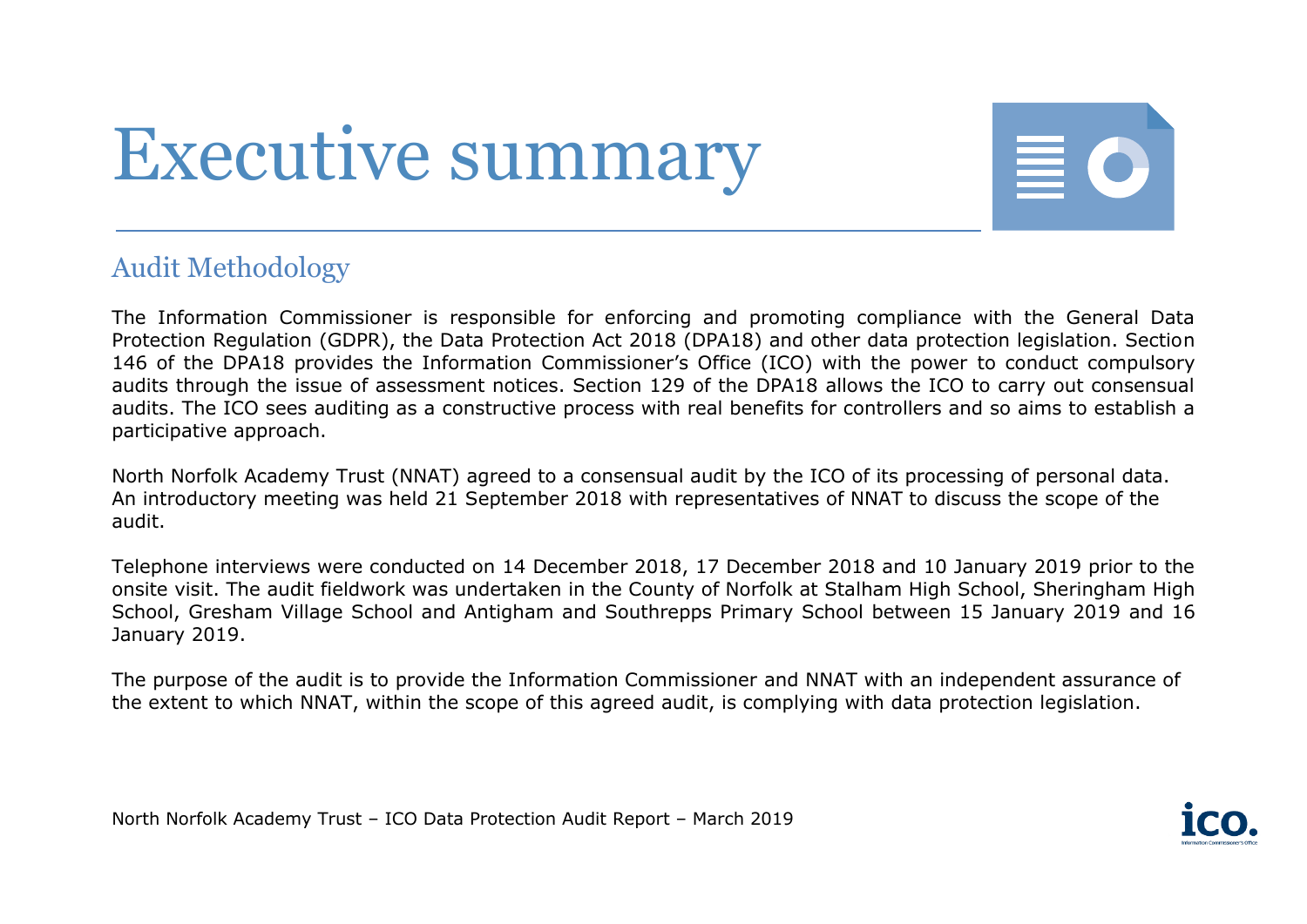It was agreed that the audit would focus on the following area(s):

| <b>Scope Area</b>           | <b>Description</b>                                                                                                                                                                                                                                                                                                 |  |
|-----------------------------|--------------------------------------------------------------------------------------------------------------------------------------------------------------------------------------------------------------------------------------------------------------------------------------------------------------------|--|
| Governance & Accountability | The extent to which information governance accountability, policies and<br>procedures, performance measurement controls, and reporting mechanisms to<br>monitor data protection compliance to both the GDPR and national data protection<br>legislation are in place and in operation throughout the organisation. |  |
| Training & Awareness        | The provision and monitoring of staff data protection, records management and<br>information security training and the awareness of data protection regulation<br>requirements relating to their roles and responsibilities.                                                                                       |  |

The audit was conducted following the Information Commissioner's data protection audit methodology. The key elements of this are a desk-based review of selected policies and procedures, on-site visits including interviews with selected staff, and an inspection of selected records.

Where weaknesses were identified recommendations have been made, primarily around enhancing existing processes to facilitate compliance with data protection legislation. In order to assist NNAT in implementing the recommendations each has been assigned a priority rating based upon the risks that they are intended to address. The ratings are assigned based upon the ICO's assessment of the risks involved. NNAT's priorities and risk appetite may vary and, therefore, they should undertake their own assessments of the risks identified.

North Norfolk Academy Trust – ICO Data Protection Audit Report – March 2019

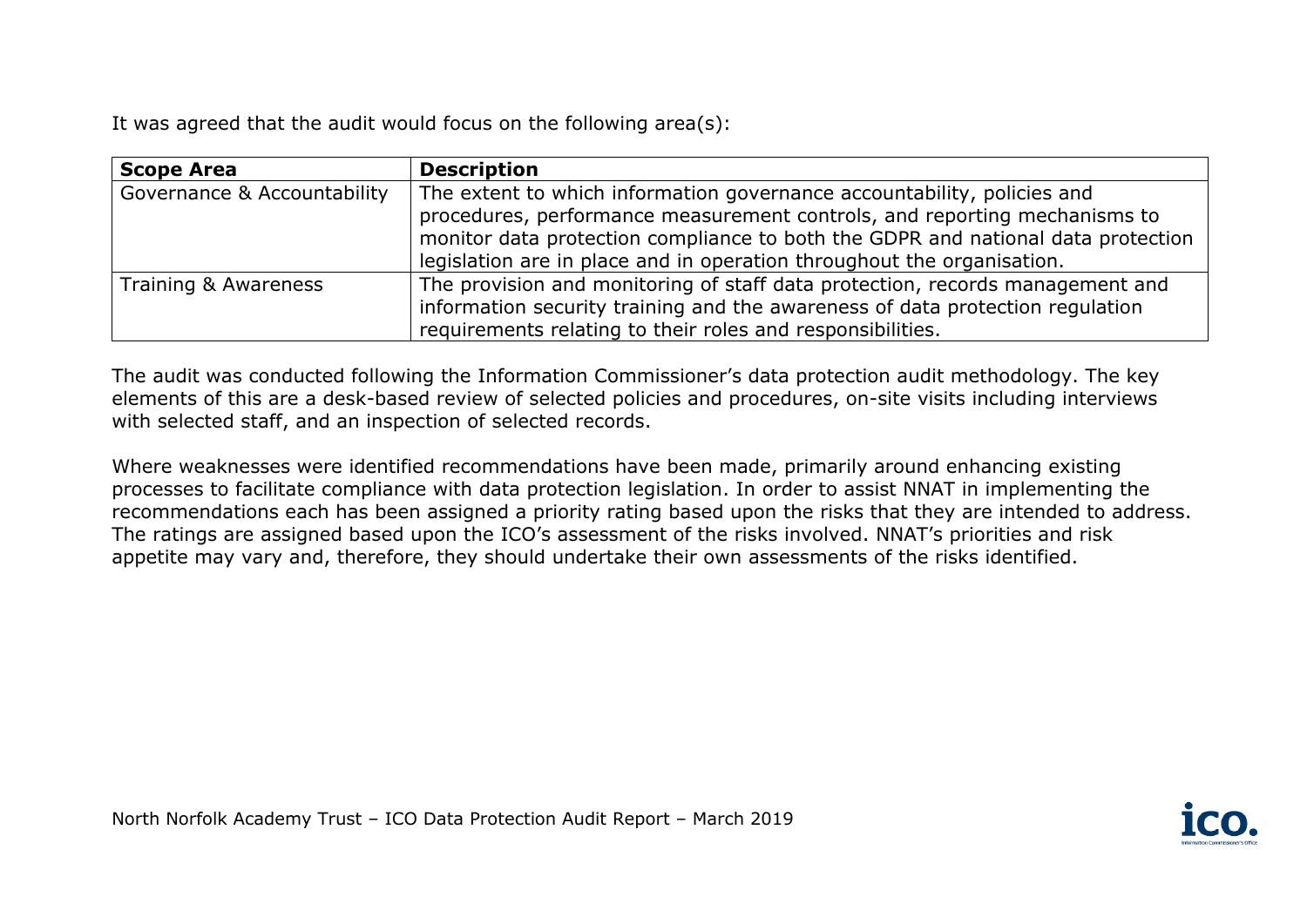### Audit Summary

| Audit Scope Area            | <b>Assurance Rating</b> | Overall opinion                                                                                                                                                                                                                                                                                         |
|-----------------------------|-------------------------|---------------------------------------------------------------------------------------------------------------------------------------------------------------------------------------------------------------------------------------------------------------------------------------------------------|
| Governance & Accountability | Limited                 | There is a limited level of assurance that processes and procedures<br>are in place and are delivering data protection compliance. The<br>audit has identified considerable scope for improvement in existing<br>arrangements to reduce the risk of non-compliance with data<br>protection legislation. |
| Training & Awareness        | Reasonable              | There is a reasonable level of assurance that processes and<br>procedures are in place and are delivering data protection<br>compliance. The audit has identified some scope for improvement in<br>existing arrangements to reduce the risk of non-compliance with<br>data protection legislation.      |

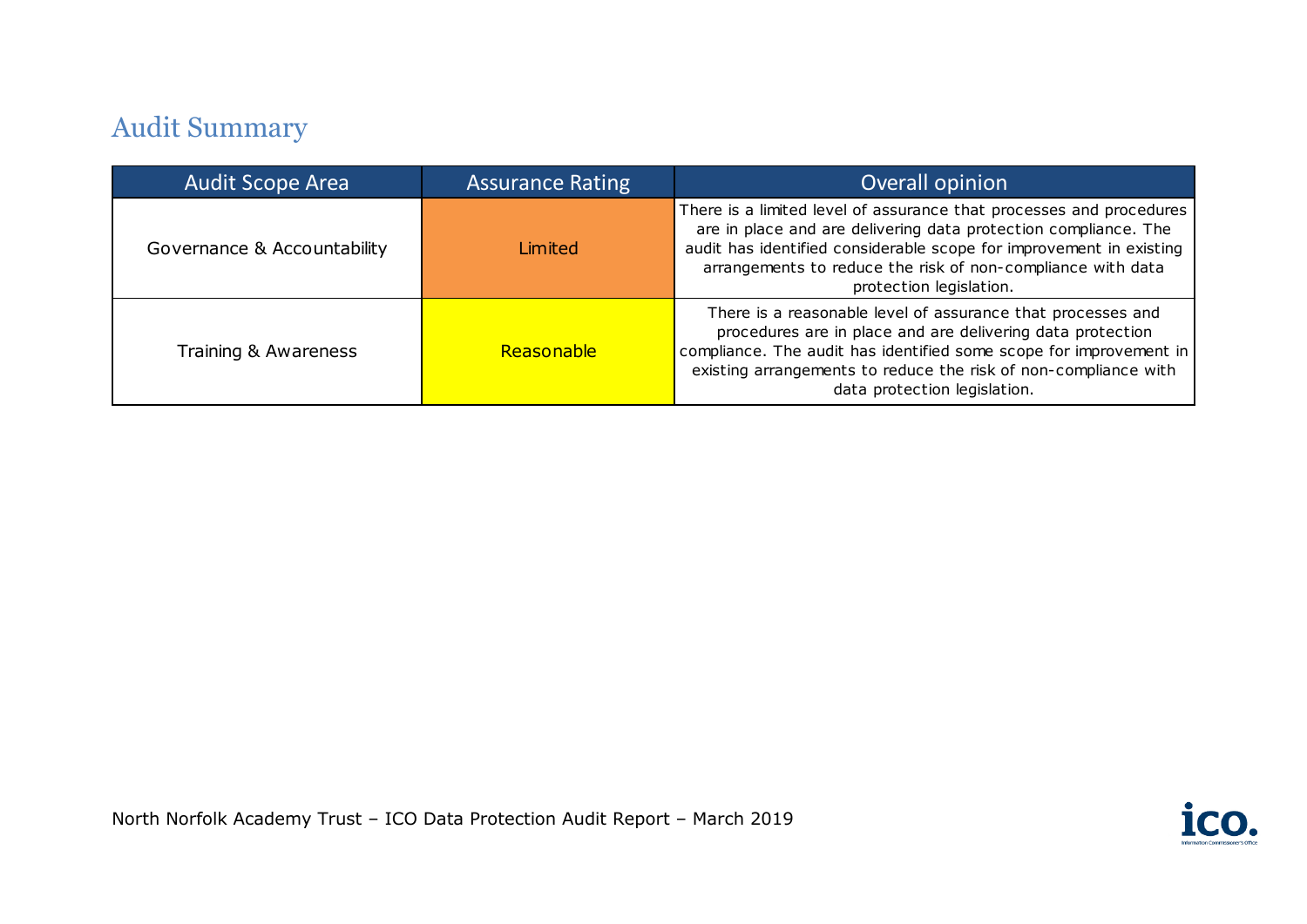#### Priority Recommendations



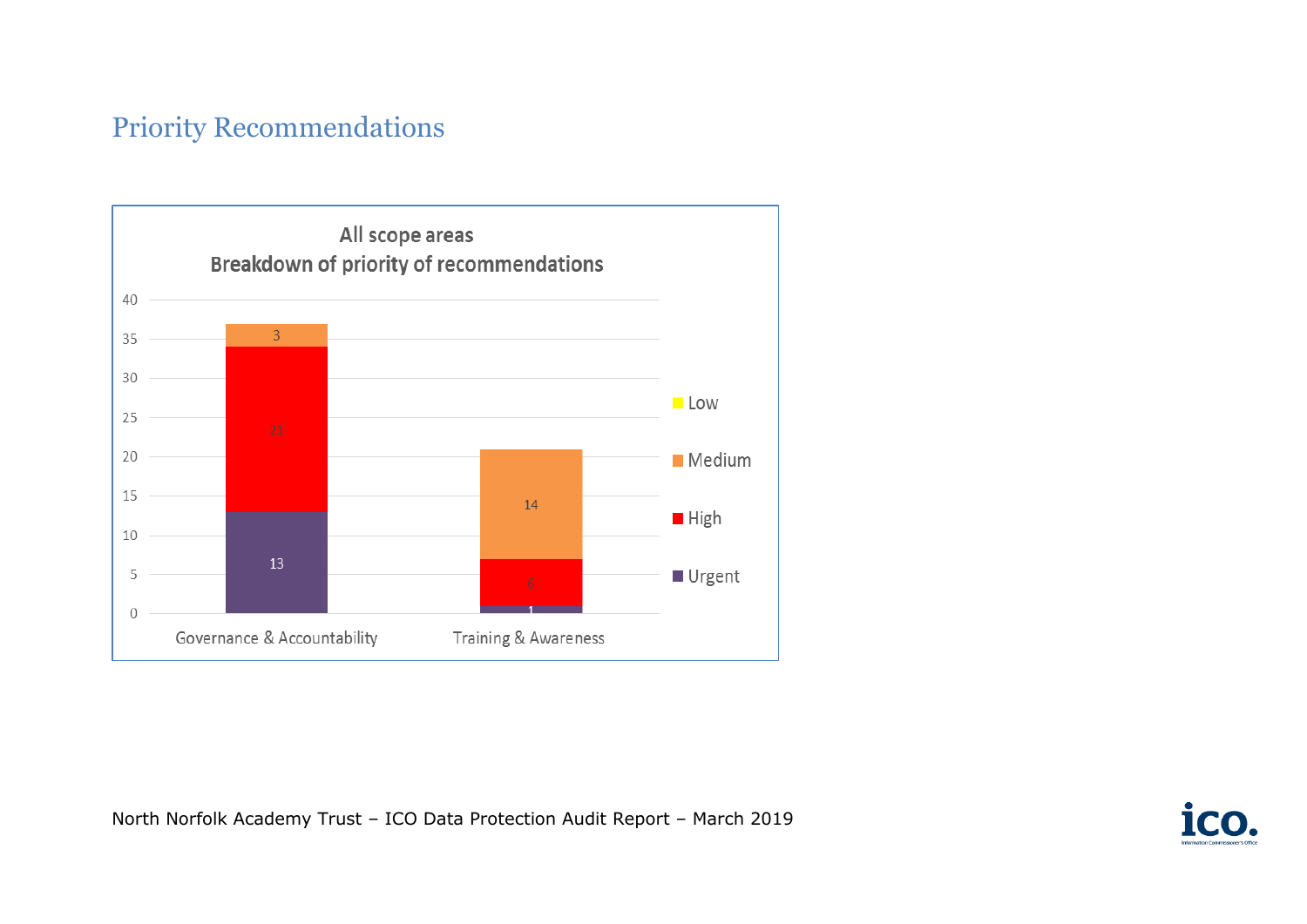#### Graphs and Charts



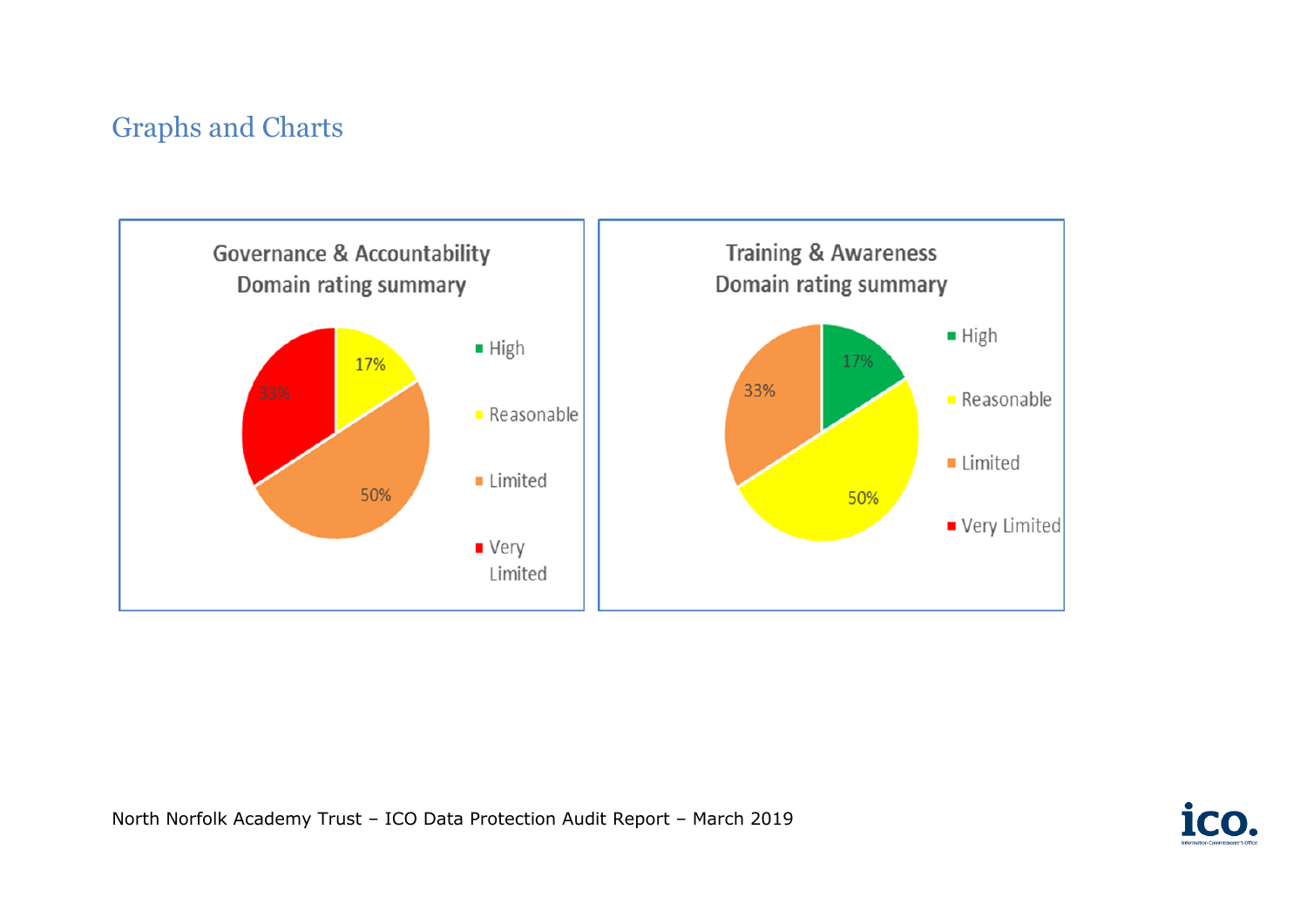#### Good Practice

ICO auditors acknowledge that NNAT have been working positively towards GDPR compliance. There was a good level of data protection awareness amongst staff promoted via a series of posters, emails and by the Data Protection Officer (DPO) role.

#### Areas for Improvement

A system of Key Performance Indicators (KPIs) should be introduced to ensure that senior management of the trust are able to monitor key areas of compliance with data protection (DP) legislation. Key areas include; records management (RM), information security (IS), information requests and information governance (IG) training.

A risk based internal audit function should be implemented, together with routine compliance checks.

NNAT should create central and academy level action plans to provide structure to NNAT's continuing and improving compliance with DP legislation, and ensuring there is consistent practice in each of the four academies.

A Training Needs Analysis (TNA) and training plan should be formally documented to outline NNAT's approach to DP training for staff at all levels. This should also include reference to any specialist training required by key staff. These documents should be reviewed annually and approved by the Board of Trustees.

NNAT should either seek assurances from employment agencies that temporary, contract and supply staff have received a sufficient level of DP training for their role or consider providing training themselves.

IG training completion statistics should be reported on frequently to the Board of Trustees and/or Senior Management Team (SMT).

North Norfolk Academy Trust – ICO Data Protection Audit Report – March 2019